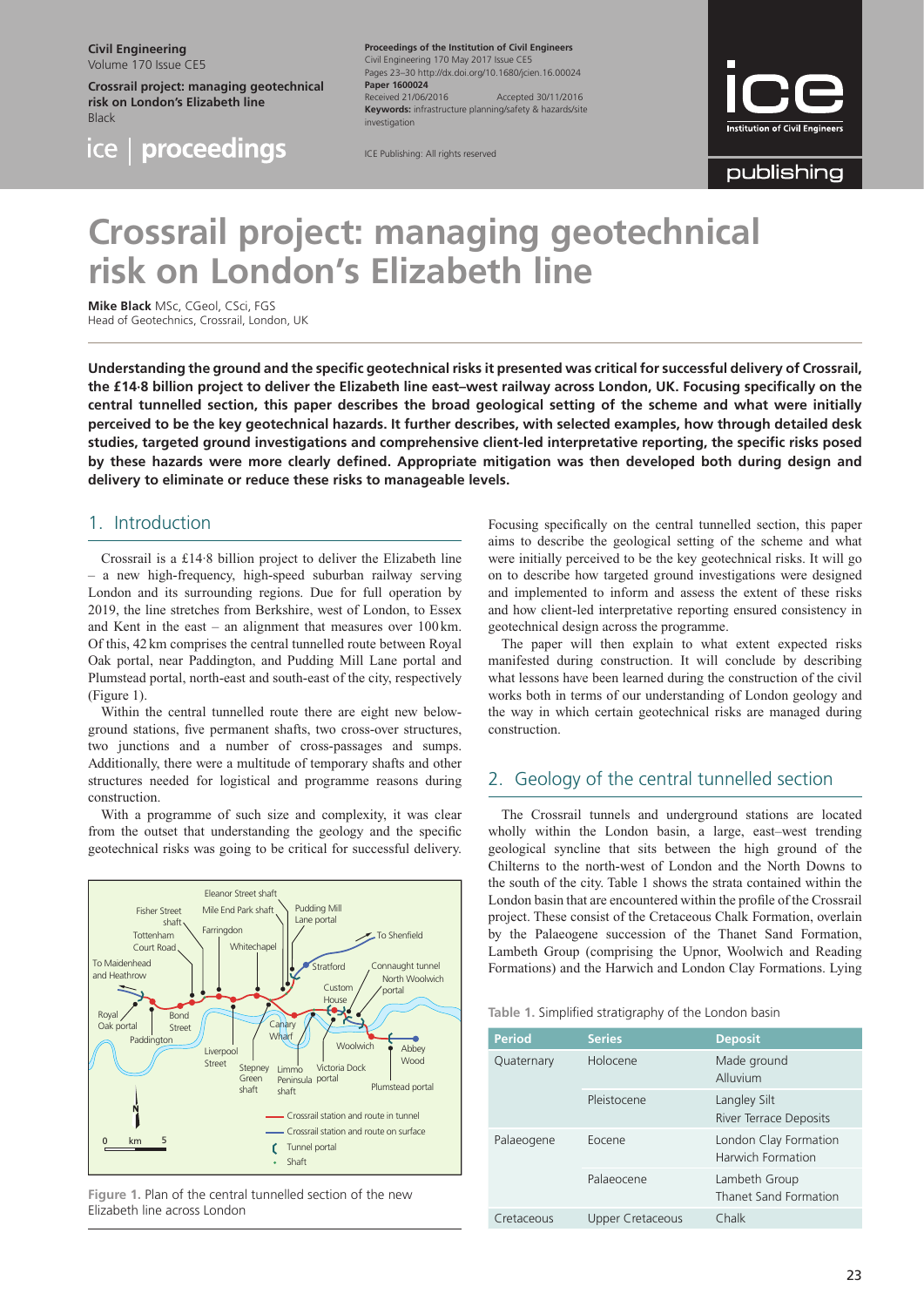on top of these are the more recent deposits of the River Terrace gravels, alluvium and made ground. The palaeoenvironments and structural setting of the UK at the time of deposition for each of these strata is further described by Davis (2016). Figure 2 shows the geological long-section for the Crossrail central area.

The western half of the Crossrail tunnelled route is largely constructed in London Clay, a stiff overconsolidated clay that has relatively small amounts of free water and is generally well-suited to tunnelling. Beneath this, although not present everywhere, is the Harwich Formation. This is typically less than 2m thick and consists of a mixture of sands and clays, with occasional gravel and is frequently associated with high water flows. As the route travels eastwards, the tunnels pass down through the stratigraphic sequence into the highly variable Lambeth Group deposits. These can be particularly challenging for tunnelling and sub-surface excavation due to the variability of material types ranging from stiff clays through to loose sands and gravels, hard limestone layers and shelly beds. This variability can lead to irregularly distributed and unexpected water flows and may result in instability during excavation.

Further east still, the route passes down into the Thanet Sand Formation. These are typically fine to medium poorly graded sands and silts. This Formation and the lower units of the Lambeth Group and underlying Chalk constitute the main aquifer in London and are generally fully saturated where they are encountered by the Crossrail tunnels with the exception of specific locations where

groundwater control measures have been employed. Finally, in the south-eastern section that includes the Thames tunnels, the route passes into the Chalk Formation, a weak limestone that contains flints in continuous bands or nodules and significant fracturecontrolled water flow.

Royse *et al.* (2012) describe the various contemporaneous and post-depositional orogenic events that resulted in the structure of the London basin that we see today. Associated with the main east–west trending folding are some significant known faults that intersect the Elizabeth line route (Figure 3). Aldiss (2013) describes the under-representation of faulting in central London in existing literature as largely due to apparent homogeneity and lack of marker bands in the London Clay. Understanding of the geological structure of certain areas has increased significantly as a result of the Crossrail works.

## 3. Geotechnical hazards and risk

With a good understanding of the geological setting, enhanced by a comprehensive set of geotechnical desk studies undertaken over a number of years since the project's first incarnation in the early 1990s, a number of key geotechnical hazards and the consequent risks that they pose were identified early in the feasibility design process. A number of these hazards and risks were recognised from reviews of other major tunnelling projects in London,



**Figure 2.** Geological long-sections of the central tunnelled section, which forks at Stepney Green (vertical scale exaggerated ×20)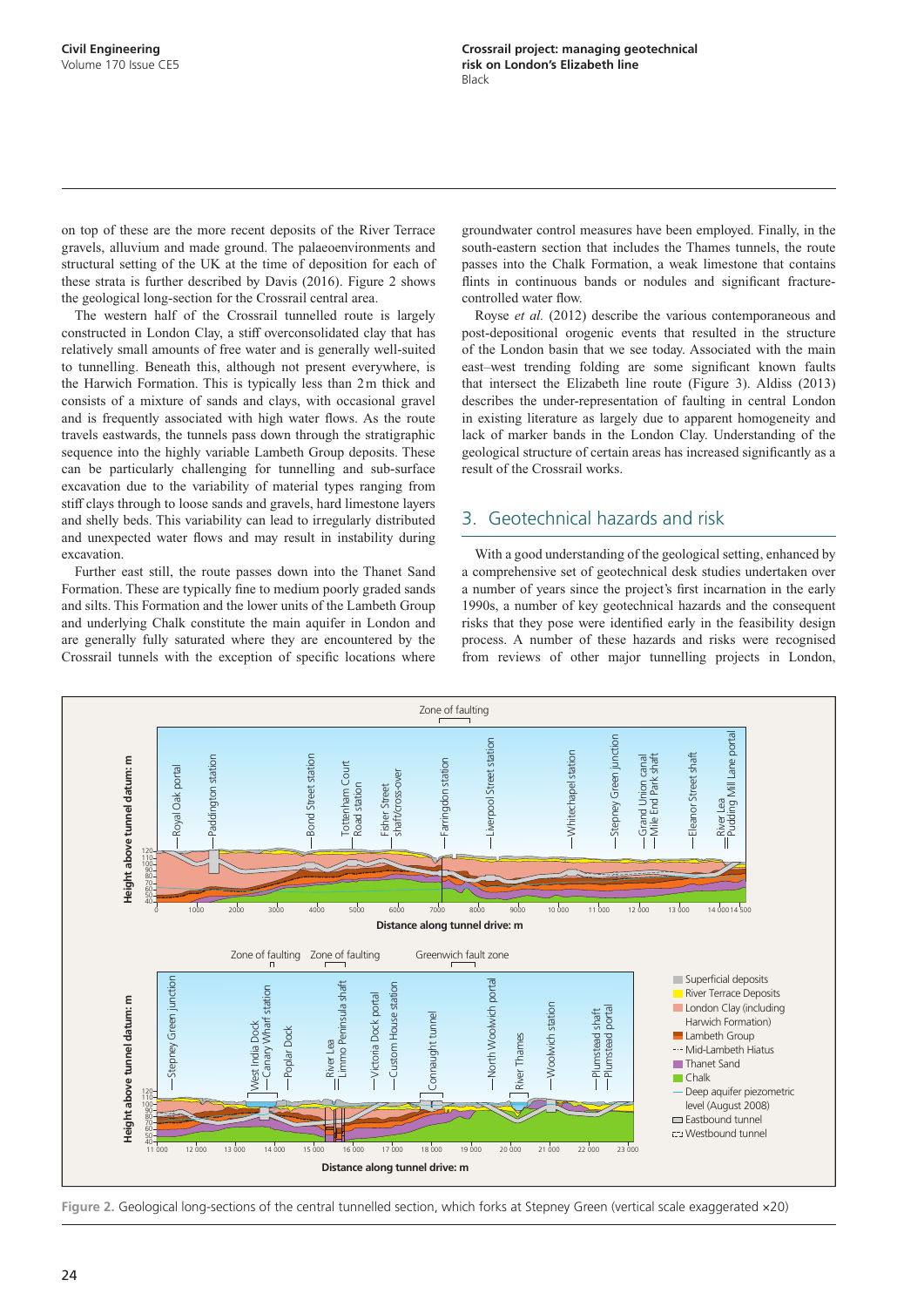

**Figure 3.** Significant regional faults intersect the central tunnelled section of the Elizabeth line

specifically the Jubilee line extension project and the High Speed 1 railway, which were similar in their scale and tunnelling methods employed. The risks had either manifested during construction or had been successfully avoided through design or mitigation during construction.

Key hazards included the following

- $\Box$  groundwater specifically the management of groundwater during tunnelling and excavation, long-term groundwater levels and gas entrapment from dewatering recovery
- $mixed$  face conditions includes variable strata such as the Lambeth Group as well as faulted ground and drift-filled hollows, leading to a risk of instability of the ground and flow paths for perched groundwater
- hard strata particularly limestone and cemented units in the Lambeth Group and claystones in the London Clay
- aggressive ground and groundwater  $-$  particularly with regard to the long-term durability of concrete and cast-iron tunnel segments
- $obstructions particularly the presence of deep piles and$ foundations, wells and boreholes
- abrasive ground particularly with regard to flints in the Chalk and the dense Thanet Sand strata
- unexploded ordnance.

The significance of these hazards was identified initially by the design consultants for each of the respective design packages and recorded as part of their geotechnical design reports alongside the geotechnical design basis report, geotechnical design summary report and the geotechnical supervision and monitoring plan. These geotechnical design reports were specified in the project's civil engineering standards (Crossrail, 2009) and were compliant with Eurocode 7 (BSI, 2004). Resultant risk registers from each designer were incorporated into a project-wide geotechnical risk register to ensure consistent understanding of the risks and that appropriate management and mitigation was applied between interfacing contracts.

Information and case studies on the risk posed by tunnelling and excavation-induced ground settlement on existing structures and utilities can be found in the three volumes of *Crossrail Project: Infrastructure Design and Construction* published to date (Black, 2016; Black *et al.*, 2015a, 2015b).

## 4. Targeted ground investigations

Crossrail ground investigations were undertaken over a number of years, reflecting earlier aborted phases of development of the hybrid bill, the mechanism through which parliamentary approval and the powers to build Crossrail were achieved.

Following recommendations concerning a new east–west rail service across the city made in the Central London Rail Study (DoT *et al.*, 1989), engineering feasibility studies were started in preparation for the deposition of a private bill for Crossrail in November 1989. After a number of delays, the bill was finally deposited in autumn 1991 with a second reading scheduled for spring 1992, which was further deferred due to the government's ongoing commitment to London Underground's Jubilee line extension project, which was going through the legislative process at that time. The early scheme design work continued, however, culminating in the first large ground investigation undertaken for Crossrail during 1991. This was split into four packages and covered the central tunnelled section, which at that time was approximately 11km of twin-running tunnels between Royal Oak and Allen Gardens, just east of Liverpool Street.

The second reading of the Crossrail bill eventually took place in the summer of 1993 but was rejected by the committee set up to hear it in the House of Commons in May 1994. In the 2 years leading up to this and for a short period afterwards, design work had continued and a total of 39 additional ground and structural investigations of various sizes were undertaken to address specific issues arising during the design.

Following this rejection of the bill, the project then went into a 6 year phase of route safeguarding while it awaited approval from the government to begin preparation of a new bill. This eventually came as a result of the Strategic Rail Authority's London East– West Study (SRA, 2001), and Crossrail (in the incarnation of Cross London Rail Links Ltd) was formally re-launched in January 2002. A new ground investigation strategy was developed that took account of the existing 1990s geotechnical investigations as well as changes to the original alignment and the extension of the tunnelled section east of Liverpool Street. The new strategy also considered technical improvements and ensured that the technical specification for the geotechnical investigation was reflective of industry best practice. Additionally, a benchmarking exercise against other major tunnelling projects was undertaken to understand the likely scale and costs of further geotechnical investigations.

Between 2002 and 2011 a further 39 new packages of ground investigation were procured under a series of term contracts managed by Crossrail. These initially provided information for design development and assisted in the development of the hybrid bill documentation, not least the environmental statement. Later, they provided detailed ground information during the development of the tender design. The bill was finally passed in July 2008 when the Crossrail Act (Crossrail Act 2008) came into existence.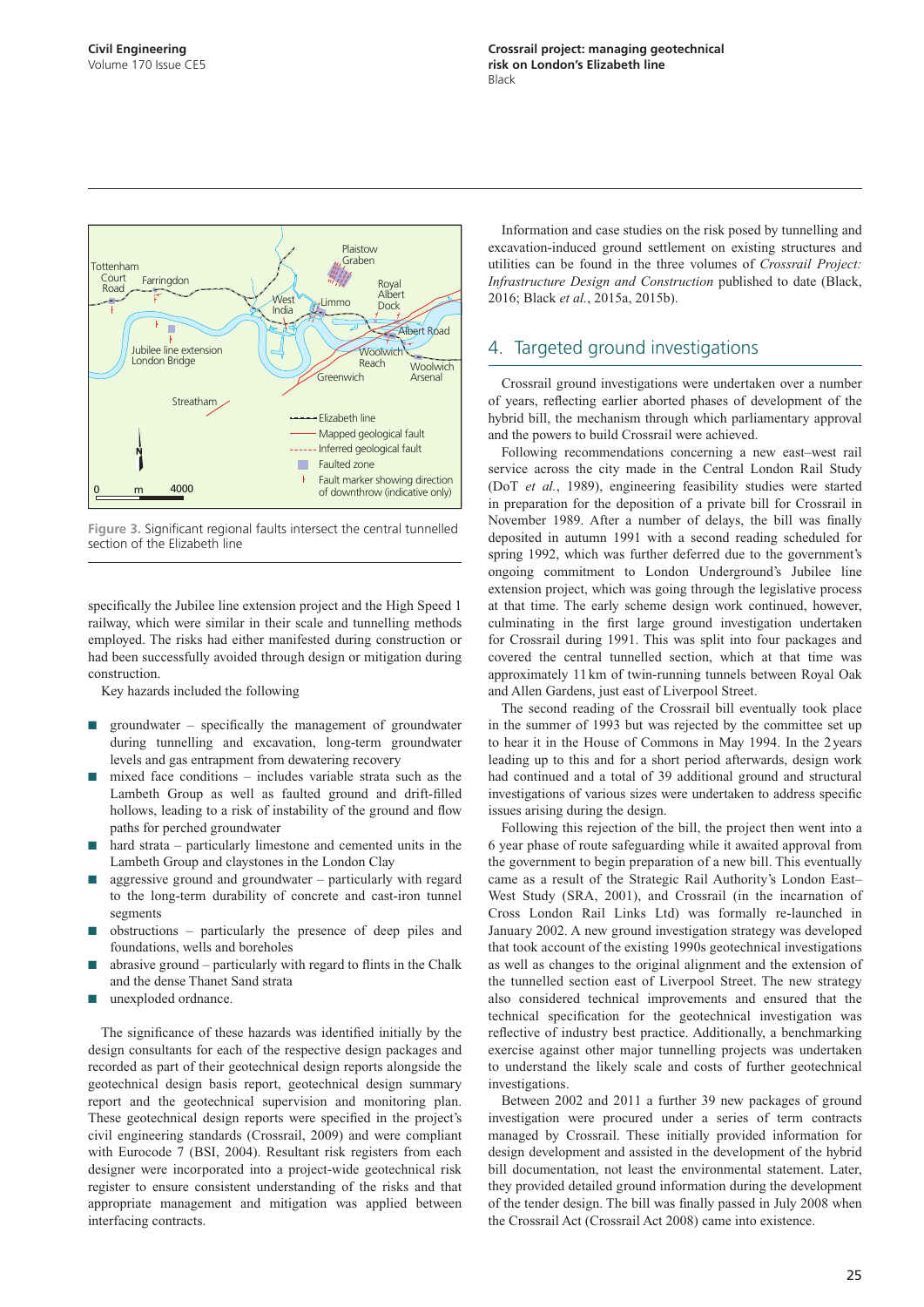A scoping philosophy was developed for the post-2002 investigations, which set general rules and principles for the design of future packages of work and which took full account of the ground investigations undertaken during the 1990s (Crossrail, 2006). In general the scoping philosophy defined the requirements for each element of the works.

#### **4.1 Running tunnels**

The requirements for the closed-face tunnel boring machine (TBM) drives of the running tunnels were as follows.

- Knowledge of the stratigraphy and its horizontal and vertical variation along the tunnelling corridor. The presence of faults, hard bands and zones of softened or brecciated material needed to be identified where possible, or the potential for their occurrence investigated and assessed.
- Knowledge of the groundwater level, porewater pressure profile and groundwater flow at the tunnel horizons and in close proximity to the tunnels, particularly where high-permeability water-bearing strata were present within low-permeability strata. This information is particularly important where the tunnels interface with cross-passages and other junctions where hand mining or sprayed concrete linings (SCL) are to be used.
- Description and classification of the soils, including grading, plasticity, strength and stiffness, as well as abrasivity, which are used in the design of the TBMs and the tunnel linings.
- Testing of the chemical composition of the ground and groundwater within and around the excavated tunnel profiles (minimum of two tunnel diameters around the tunnel in general) to assess the aggressiveness to buried concrete and tunnel linings, identify the presence of swelling clay that may impact on the selection and operation of the TBMs, assess the potential for deoxygenation or noxious ground gas and understand potential problems relating to spoil handling and disposal.
- Measurements of in situ stresses and permeabilities at intermediate shaft sites to inform the design of the shaft linings and tunnel junctions.

#### **4.2 Shafts, portals and box stations**

The geotechnical investigation requirements for shafts, portals and box stations were as follows.

- Knowledge of the stratigraphy and its variation with depth, from the ground surface to a depth well below the base of shafts and/ or the base of the excavations or where any retaining walls are designed to support the excavations. Lateral and longitudinal variations needed to be investigated, particularly for portals as these extend over significant distances. The presence of faults, hard bands and zones of softened or brecciated material needed to be identified where possible, or the potential for their occurrence investigated and assessed.
- Knowledge of the groundwater level, porewater pressure profiles and particularly the direction of groundwater flow in any aquifers encountered was required over the whole depth of the shaft and portal excavation and the ground below and surrounding the excavation. The presence of water-bearing layers and the pressures operating in those layers have a major influence on the stability of excavations and the selection of

techniques for shaft sinking and excavation. Understanding the groundwater regime was also critical to assessing the potential impact of the temporary and permanent works on groundwater flows.

- Description and classification of the soils, including grading, plasticity, strength and stiffness, in situ stresses and permeability to be used in the design of the shafts and retaining walls, selection of shaft sinking and excavation techniques, the design of groundwater control measures (if required) and the design of linings for the shafts.
- Testing of the chemical composition of the ground and groundwater within and around the proposed excavations to assess the aggressiveness to buried concrete, shaft linings and retaining walls, identify any contaminants present, assess the potential for deoxygenation or noxious ground gas and understand potential problems relating to spoil handling and disposal.

#### **4.3 Tunnelled stations, cross-overs and junctions**

The geotechnical investigation requirements for the tunnelled stations, cross-overs and junctions were as follows.

- Knowledge of the stratigraphy and its horizontal and vertical variation across the entire footprint of the station. The presence of faults, hard bands and zones of softened or brecciated material needed to be identified where possible, or the potential for their occurrence investigated and assessed.
- Knowledge of the groundwater level, porewater pressure profiles and the direction of flow in the groundwater in any aquifers encountered was required over the whole depth of the station tunnels and in the zone around the tunnels. As noted previously, the presence of water-bearing layers and the pressures operating in them will have a major influence on the stability of excavations, the design of tunnel linings and the choice of excavation technique. Understanding the groundwater regime was also critical to assessing the potential impact of both temporary and permanent works on groundwater flows.
- Description and classification of the soils (grading, plasticity, strength and stiffness, in situ stresses and permeability) to be used in the design of the excavations and tunnel linings, the selection of excavation techniques and sequences, and the design of groundwater control measures (if required).
- Testing of the chemical composition of the ground and groundwater within and around the proposed tunnels to assess aggressiveness to buried concrete and tunnel linings, identify any contaminants present, assess the potential for deoxygenation or noxious ground gas and understand potential problems relating to spoil handling and disposal.

#### **4.4 Ground investigation techniques**

A wide spectrum of drilling, sampling and testing techniques was used to investigate the ground and groundwater conditions and provide information to address the specific aims of the scoping philosophy outlined above. These included the following

boring and sampling using cable percussion and rotary boreholes, thin-walled and window sampling techniques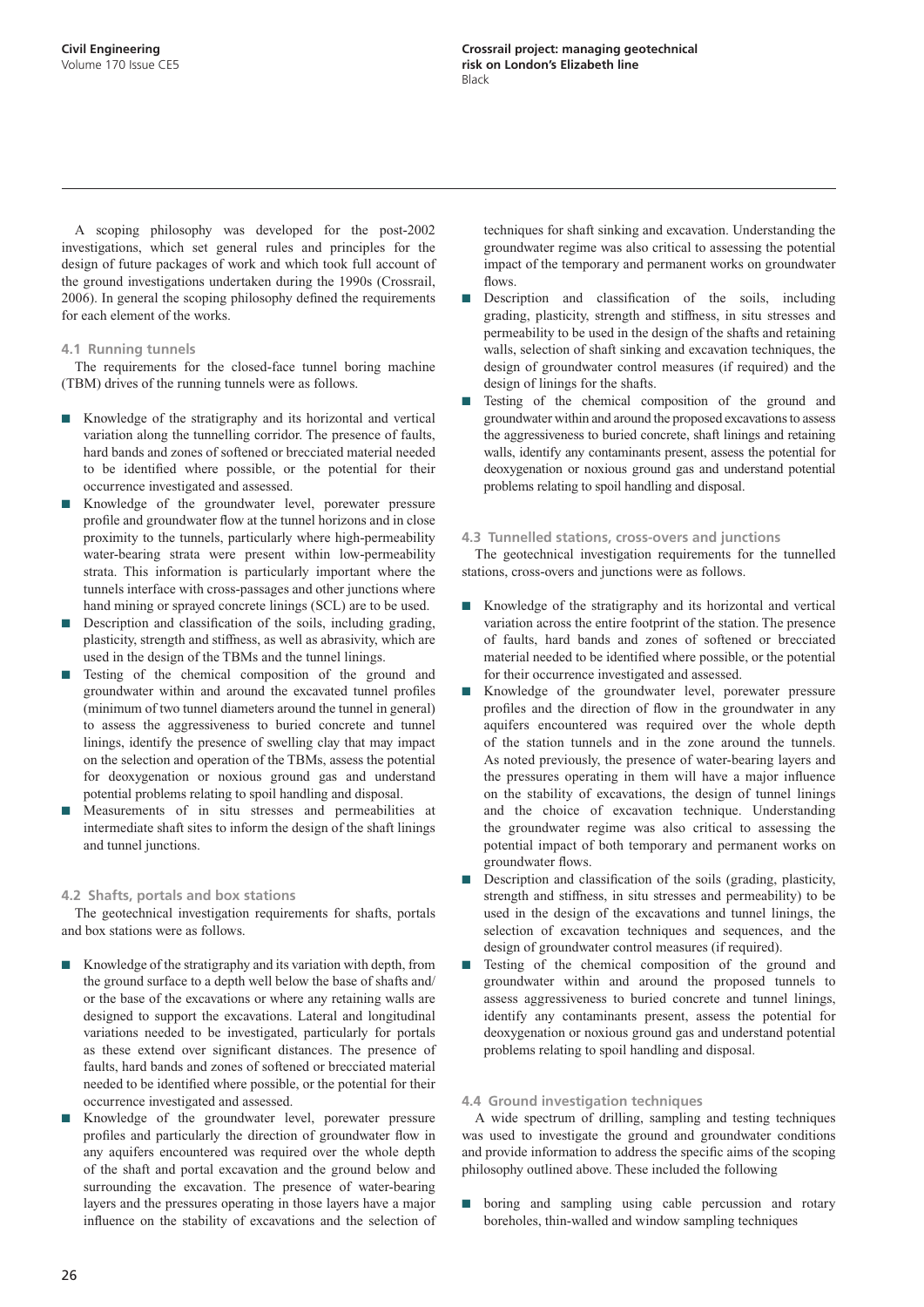- in situ testing standard penetration tests, piezocone penetration tests, self-boring pressuremeter tests, Menard pressuremeter tests, packer permeability tests, high-pressure dilatometer tests and pumping tests
- geophysical investigation predominantly undertaken overwater and comprising seismic ('boomer' and 'pinger') profiling, magnetometer surveys, down-hole geophysical logging and down-hole and cross-hole measurement of seismic wave velocities
- groundwater monitoring standpipe and multi-level piezometers utilising down-hole data loggers ('divers') and 'push-in' piezometers
- standard laboratory testing classification and index tests, unconsolidated undrained triaxial tests, oedometer consolidation and swelling tests and shear box tests
- advanced laboratory testing including microfabric studies such as petrographic analyses and x-ray diffraction; suction and shear-wave measurements; unconsolidated, isotropically consolidated and anisotropically consolidated triaxial tests; mid-height porewater pressure measurements; measurement of shear-wave velocities using bender elements
- geoenvironmental sampling and testing of soil, groundwater and gas.

Excluding any late investigations undertaken by the main works contractors to address specific construction issues, a total of 1906 exploratory holes were bored, totalling approximately 38 km of borings. Of these, 381 were rotary cored (17km) and 1200 holes had groundwater monitoring equipment installed and these were regularly monitored during the works. A further 1084 third-party borehole logs were collated, reviewed for quality and incorporated into the geotechnical database. These totalled a further 39·5 km in length.

## 5. Interpretative reporting

Due to the prolonged nature of the ground investigation phase, responsibility for analysis of the geotechnical investigation data and development of the interpretative report evolved over time. In the early 1990s, Crossrail engaged several engineering consultants to complete various elements of the feasibility design. One of these consultants, Arup, was appointed as the engineer for the initial phase of ground investigations and subsequently tasked with developing a route-wide geotechnical sectional interpretative report covering the route between Royal Oak portal and what was then the eastern portal at Allen Gardens, north-east of Liverpool Street station.

Post-2000, Crossrail appointed a specialist geotechnical advisor, Geotechnical Consulting Group, the remit of which included responsibility for assimilating all the new ground investigation information and updating the interpretative report as well as extending the scope of the report to include the new alignment out to Pudding Mill Lane and Plumstead in the east.

The benefits of having a client-led geotechnical interpretative report were significant given the long period over which the investigative works were undertaken. This allowed for a consistent approach in the reporting and enabled a better understanding of how the geological conditions and ground

risk varied in the context of the project's regional setting. It also saved significant time when the multi-disciplinary designers for each phase of scheme development were appointed, allowing the client to run geotechnical briefing sessions that assisted in ensuring a consistent understanding of the ground across the project.

## 6. Lessons learned

All tunnelling work has now been completed and all major station boxes, shafts and portals are finished. In the majority of cases, geotechnical hazards have not been as severe as anticipated and where they have, the design and, management of mitigation to avoid the risk posed by these hazards has been successfully employed.

The following sections focus on some of the key hazards identified in the list presented in Section 3 and summarise the extent to which these manifested as risks that impacted on the Crossrail works, with some specific examples and references to further reading where appropriate.

#### **6.1 Groundwater**

Groundwater was probably the most significant hazard as it would potentially impact on much of the central tunnelled section. Apart from consideration during design of the long-term groundwater effects on the permanent works, risk resulting from groundwater was most significant in the temporary case and was therefore the contractor's responsibility to manage and mitigate where necessary.

Dewatering and depressurisation was employed on a number of contracts, although it was most extensively used on contract C305 for the eastern running tunnels, which covered the tunnel route between Farringdon station in the west and the portals at Pudding Mill Lane and Victoria Dock in the east. It also encompassed the junctions at Stepney Green, which split the route into its two eastern branches, several cross-passages, connections to four sub-surface stations and two large shafts (one permanent and one temporary) at Limmo Peninsula.

The Stepney Green works were of particular concern with regard to groundwater as the lower levels of both the eastbound and westbound junctions penetrated into the Lambeth Group deposits, where the ground investigation had shown there to be water-bearing sand units (see Figure 4). The junctions consisted of two very large SCL caverns, 17m wide, 50m long and 13m from crown to invert. Due to their size and the nature of the ground, the excavation was divided into two sidewall drifts with a central pillar that was subsequently excavated to form the final profile.

An extensive array of surface dewatering wells was installed to reduce the water levels to below the level of the excavation, but it became apparent early on that the high permeability and recharge of the sand units meant that surface dewatering alone would be insufficient to achieve this. The solution proposed by the contractor and successfully employed during construction was to supplement the surface dewatering with in-tunnel depressurisation; this was installed as the tunnel advanced to locally control the levels in the area of active excavation. More detail can be found in the work of Harris *et al.* (2015).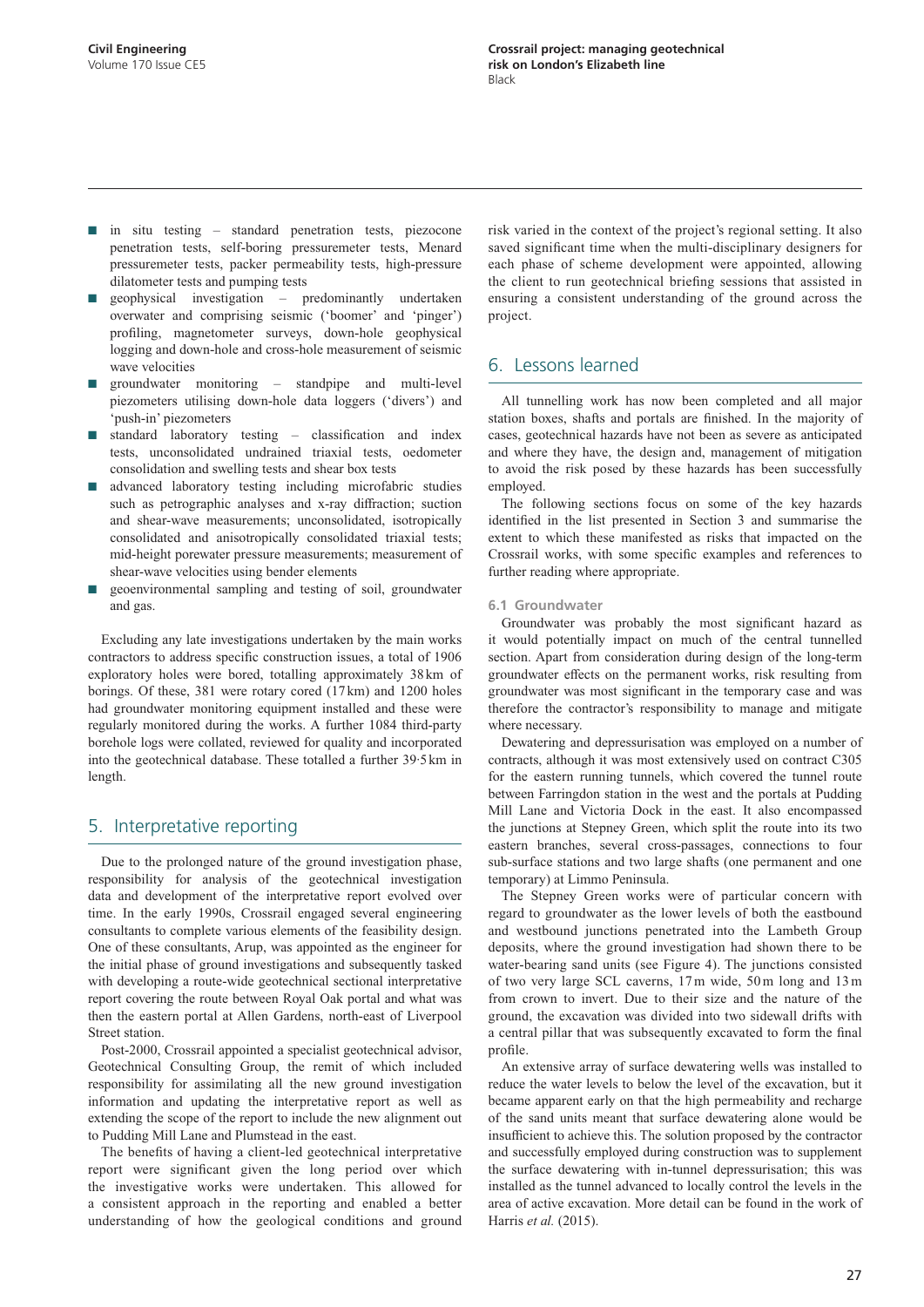

**Figure 4.** Geological profile of the westbound cavern at Stepney Green showing water-bearing sand units



**Figure 5.** Detail of the faulting around Farringdon station

Another issue arising from dewatering was the potential for air entrapment during recovery. In certain sections of the route where dewatering was undertaken, there was a risk of trapping air above the phreatic surface in geological structural traps when the groundwater levels recovered. This phenomenon became apparent during the Crossrail ground investigation works when drilling in the Docklands area hit a pocket of pressurised air on penetrating beneath the Lambeth Group clays. On later review, it became apparent that this air had become trapped during earlier phases of dewatering associated with the development of the area.

On testing, it was discovered that the air was depleted of oxygen, probably due to the oxidation of 'green rust' and other reactive minerals in the ground. The problems that this phenomenon presents are two-fold. Firstly, the pressurised air could exert unacceptable base heave on deep structures. Secondly, it could, in some situations, force deoxygenated air into the Crossrail tunnels either during construction or into the operational railway environment, particularly where ventilation is limited. This issue is further described by Newman *et al.* (2013).

Mitigation of this phenomenon was achieved by the phased switching-off of dewatering to ensure that air was able to naturally migrate away from the structural traps. Several ventilation wells were also installed to ensure that any remaining air was able to escape freely.

#### **6.2 Mixed face conditions**

The risk from variable ground was present to some extent wherever the tunnels and excavations encountered the Lambeth Group deposits. A good example is at Farringdon station, where the SCL tunnels were driven through the entire Lambeth Group sequence, complicated by a series of sub-parallel normal faults with throws of up to 9m running transverse to the station's longaxis (see Figure 5).

The potentially problematic ground conditions were highlighted early on in the ground investigations and further phases of geotechnical investigation were undertaken at this location to refine the detail further. The surface development in this area, with Smithfield Market and the London Underground and Thameslink lines in cutting, made surface access for boreholes particularly challenging and resulted in some areas of the Crossrail station footprint with less than optimal coverage.

To assist in understanding the stratigraphy and faulting better, Crossrail employed the services of the British Geological Survey (BGS) to produce a detailed three-dimensional ground model of the station from the available information. This modelling work is described in detail by Aldiss *et al.* (2012). This model was subsequently adopted by the contractor for Farringdon station, who then worked with the BGS to refine and update the model as construction of the station progressed.

This development of the model showed that the distribution of water-bearing sand units and sand channels was more extensive than anticipated from the geotechnical investigation information and the updated model is described in detail by Gakis *et al.* (2016). As the model was progressively refined, it became a very useful predictive tool for the contractor during construction, who was better able to understand the distribution and extent of these sand units and ensure that an appropriate toolbox of mitigation measures was on hand to deal with them (see Figure 6).

It was found that sand units in the upper mottled beds of the Lambeth Group were up to 3m thick, water-bearing and recharged, with pore pressures up to 100kPa. Those encountered in the lower mottled beds, however, tended to be dry, having been affected by underdrainage into the lower aquifer as a result of historic extraction. These sand units could potentially create unstable faces in the SCL construction, exacerbated by any groundwater present, so a programme of advanced probing was undertaken (assisted by the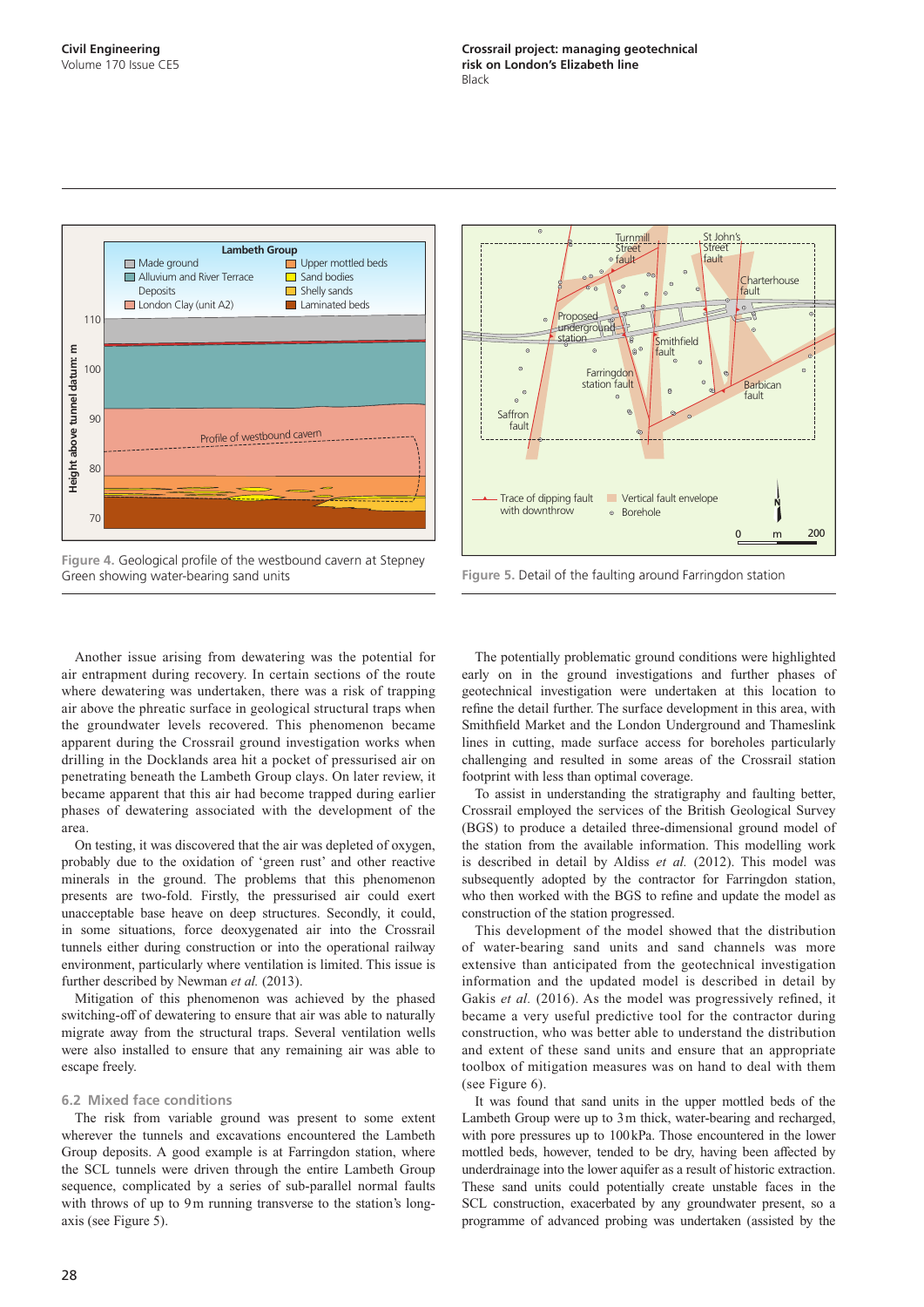

**Figure 6.** Distribution of Lambeth Group water-bearing sand units at Farringdon station



**Figure 7.** Faulted Lambeth Group strata at Farringdon station

presence of the TBM-driven pilot tunnel that passed through the station in advance of enlarging to the full platform tunnel profile). Once the presence of sand had been proven, permeation grouting was employed in the larger sand bodies to reduce groundwater flow and, in some situations, local temporary support in the form of boards was applied to the exposed sand prior to spraying the primary SCL.

The faulting, while extensive and with a number of additional faults identified since the original BGS modelling, did not present any significant problems to construction. Overall, the faults tended to be relatively tight with minimal disturbed ground around them and no noticeable groundwater flows along the fault planes (see Figure 7).

#### **6.3 Obstructions**

Obstructions are a significant risk that are not easily identifiable through physical investigation. Crossrail undertook a very extensive desk study of possible obstructions to identify deep foundations (both for structures and temporary works), wells, hydraulic lift rams, boreholes and so on. Although a large number of potential obstructions were identified, the search was only as good as the information available and it was therefore anticipated that some uncharted obstructions would be encountered.

The TBMs on all three main running tunnel contracts encountered obstructions in the ground, while wells were encountered on three separate station sites during the SCL works. The TBM obstructions were identified as borehole casings (on two occasions), a groundwater abstraction hole and a series of raked temporary steel piles. The boreholes and abstraction hole did not cause any significant damage or delays to the TBMs and were only noticed when fragments of casings were discovered on the spoil conveyer after they had passed through the TBM's screw assembly. The raked steel piles on the other hand caused a significant delay to the works and had to be removed by constructing a temporary timber adit ahead of the TBM head and burning them out. These steel piles had been identified in the obstructions desk study but it was assumed their angle of installation would not situate them in the tunnel profile.

The wells encountered in the SCL works comprised two bricklined structures at Bond Street and Tottenham Court Road and a steel-lined well at Liverpool Street (see Figure 8). While the presence of two of these wells was known or suspected, it was not anticipated that they would be found within the tunnel profile. This highlights the fact that, even with available information, a level of caution needs to be maintained with regard to its accuracy or reliability.

## 7. Conclusions

This paper provides some examples of how geotechnical risk manifested and was managed on Crossrail during the construction phase. Other examples are documented in the Crossrail learning legacy website (Crossrail, 2016) and in volumes 1 to 3 of *Crossrail Project: Infrastructure Design and Construction* (Black, 2016; Black *et al.*, 2015a, 2015b).

It is important to note that of the relatively small number of geotechnical risk related issues that did arise during construction, the vast majority were minor in terms of their impact on the programme and this is testament to the well-structured and methodical process of risk identification, investigation and mitigation through design. A thorough understanding of the ground through detailed desk studies, targeted ground investigations and consistent client-led interpretative reporting as well as reviewing the lessons learned from other construction projects in London ensured that risks could be identified, clearly defined and appropriately dealt with.

It is also worth noting that major projects such as Crossrail present an excellent opportunity to collaborate with researchers in both academia and the industry to further knowledge and understanding and consequently continue to reduce the risk from the ground in future projects.